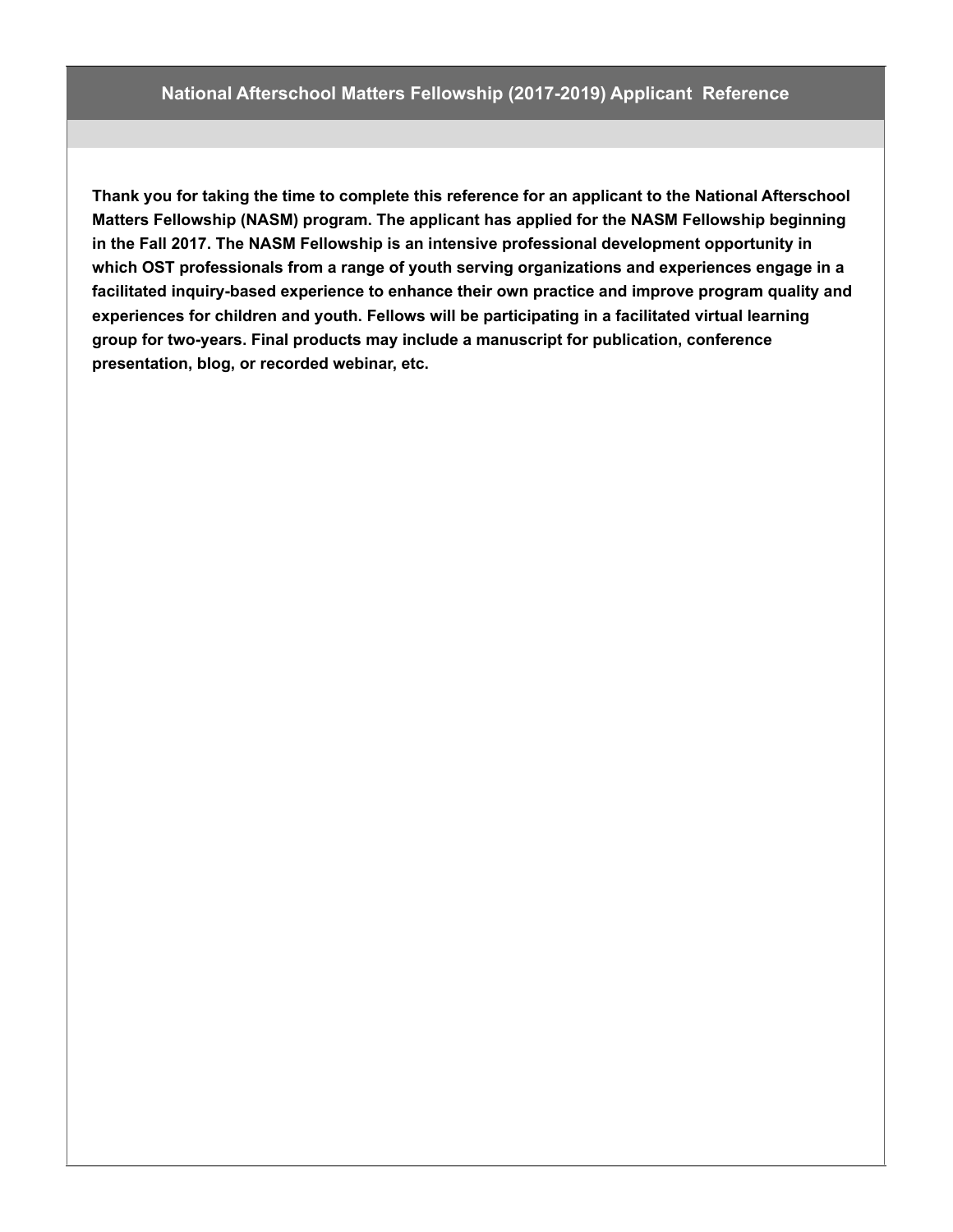| National Afterschool Matters Fellowship (2017-2019) Applicant Reference |
|-------------------------------------------------------------------------|
| <b>Contact Information</b>                                              |
|                                                                         |
| * 1. Your Name:                                                         |
|                                                                         |
| * 2. Your Address:                                                      |
| <b>Street Address</b>                                                   |
| City, State, Zip Code                                                   |
| * 3. Your Phone:                                                        |
| Include area code                                                       |
| * 4. Your Email Address:                                                |
|                                                                         |
| * 5. Applicant's name:                                                  |
|                                                                         |
|                                                                         |
|                                                                         |
|                                                                         |
|                                                                         |
|                                                                         |
|                                                                         |
|                                                                         |
|                                                                         |
|                                                                         |
|                                                                         |
|                                                                         |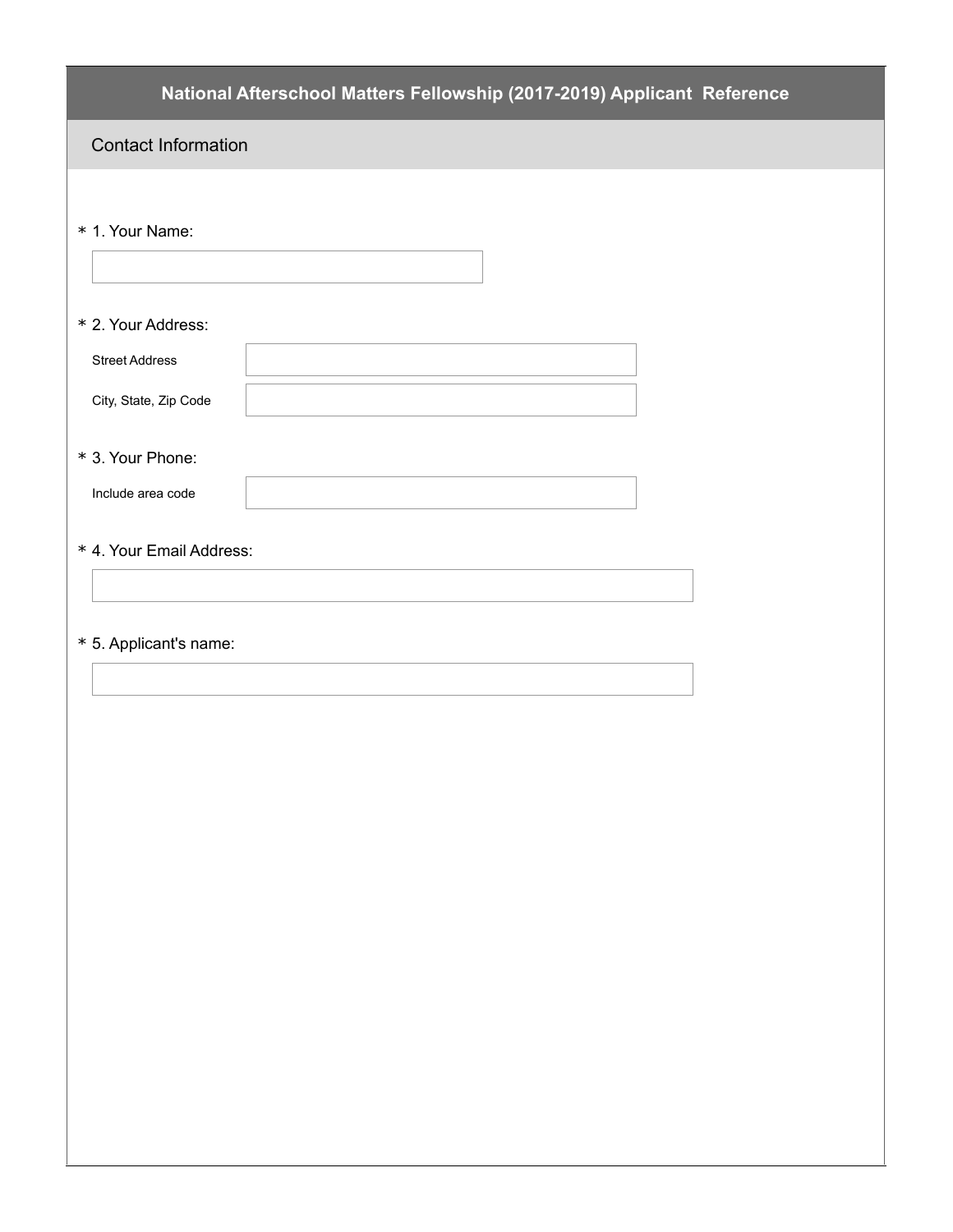**National Afterschool Matters Fellowship (2017-2019) Applicant Reference**

\* 6. How long have you known the applicant?

\* 7. In what capacity have you interacted with the applicant?

\* 8. What are the applicant's strengths?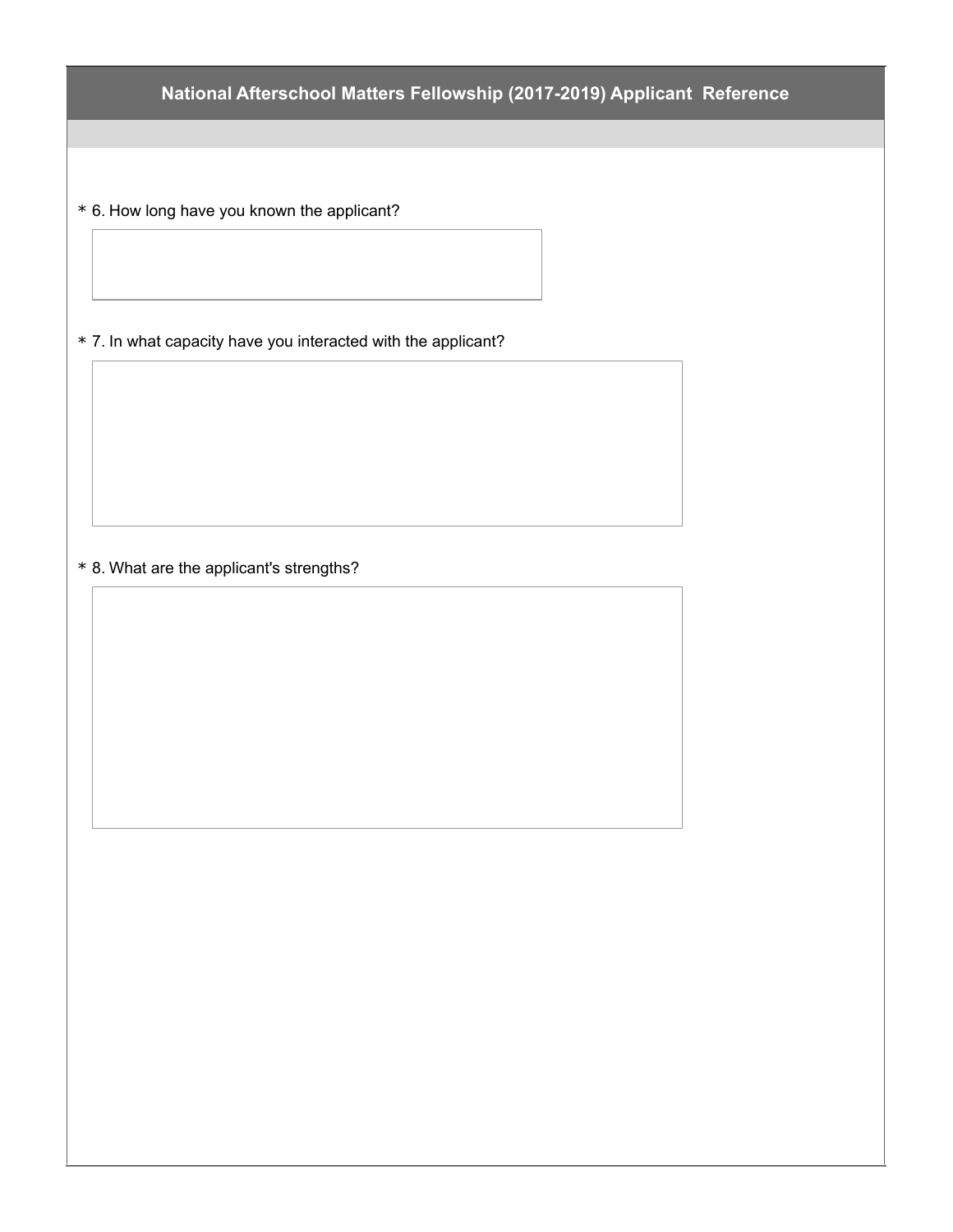## **National Afterschool Matters Fellowship (2017-2019) Applicant Reference**

**Describe how the applicant has demonstrated any of the following competencies that are necessary for success in the fellowship experience. Respond to all of the topics that are applicable to your experience with the applicant.**

9. Oral communication:

## 10. Written communication: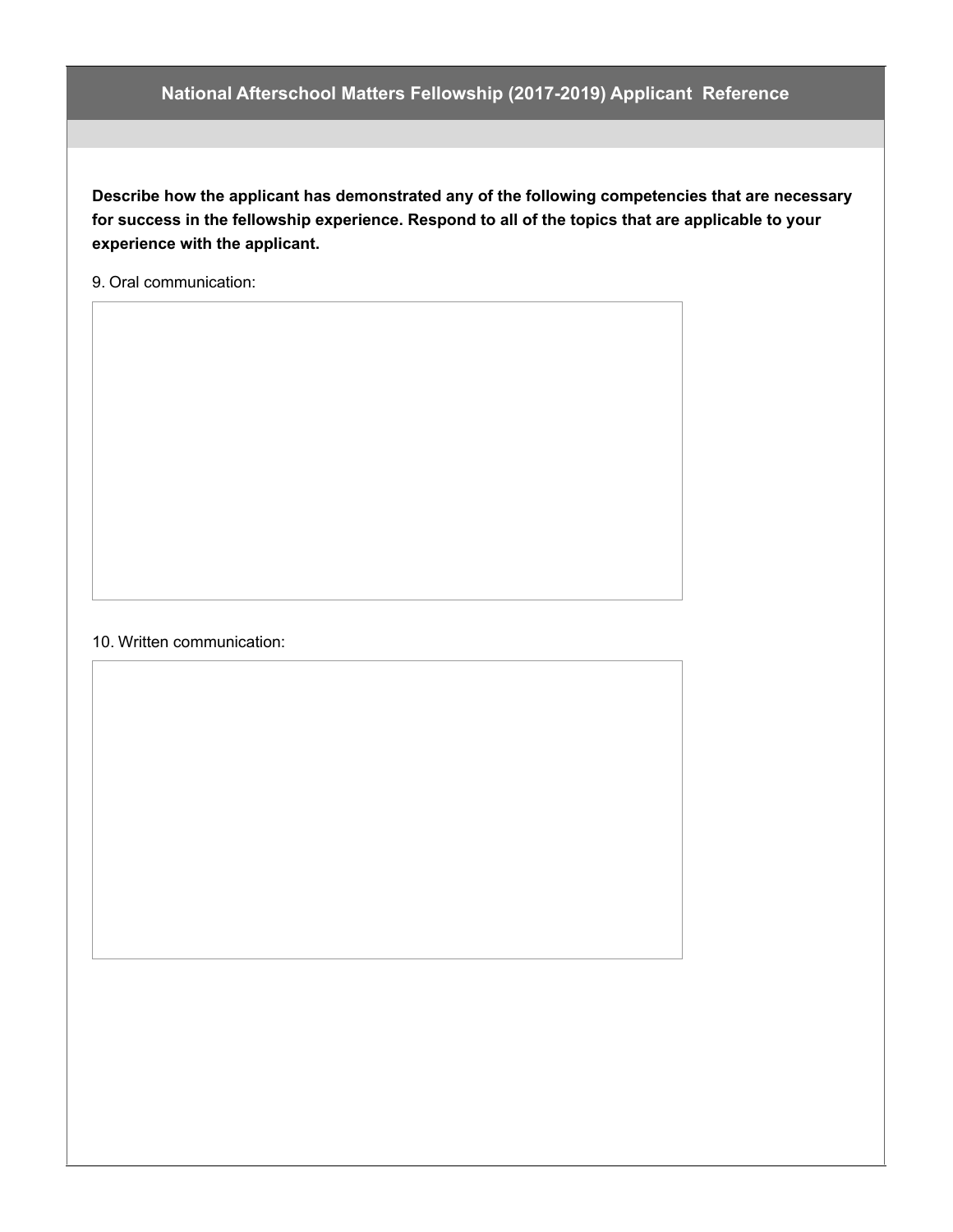## 12. Self-reflection: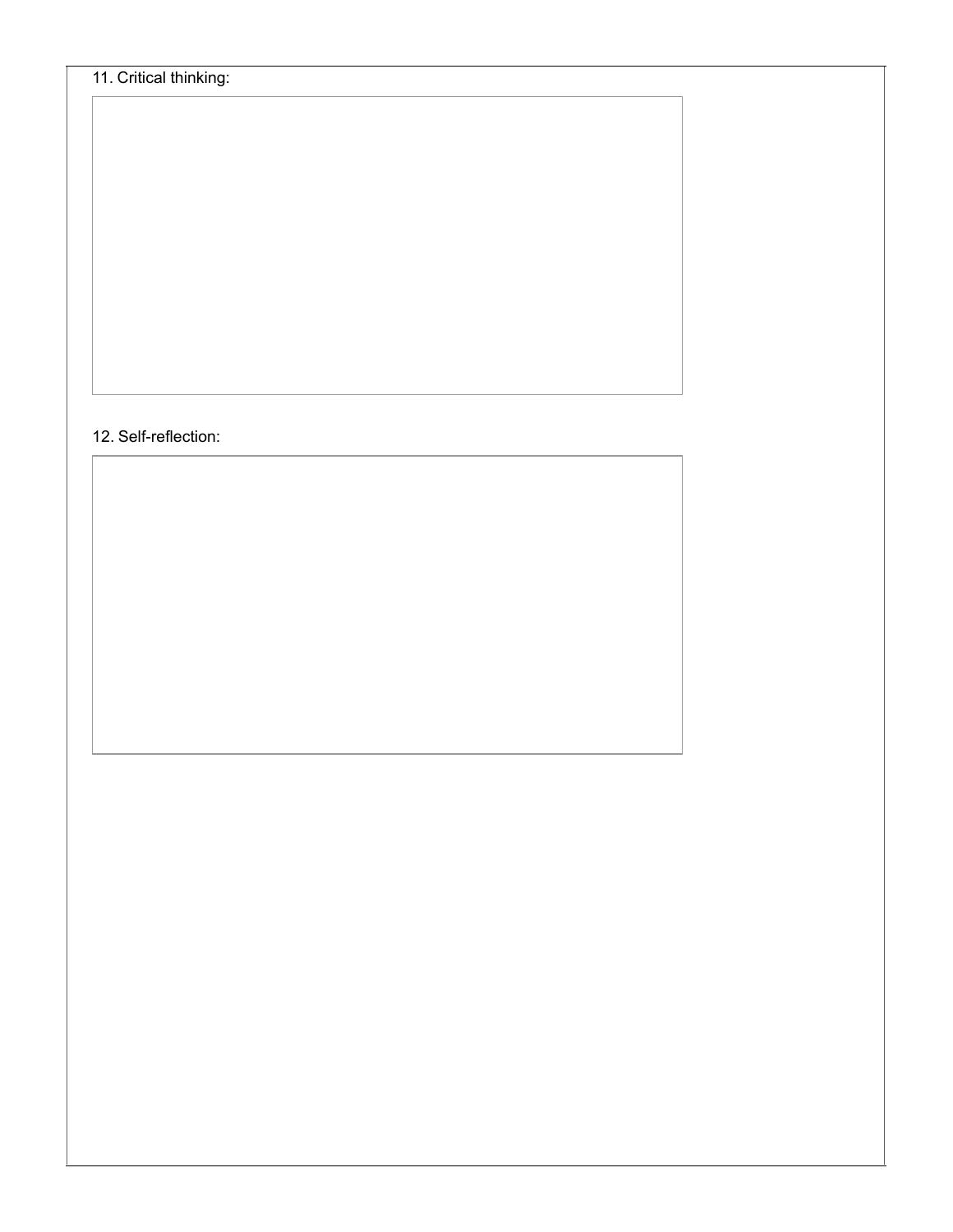## **National Afterschool Matters Fellowship (2017-2019) Applicant Reference**

**Please comment regarding the applicant's:**

\* 13. 1) commitment to her/his own professional development or personal growth

\* 14. 2) ability to be an active participant in a group setting (in-person and virtual/online)?